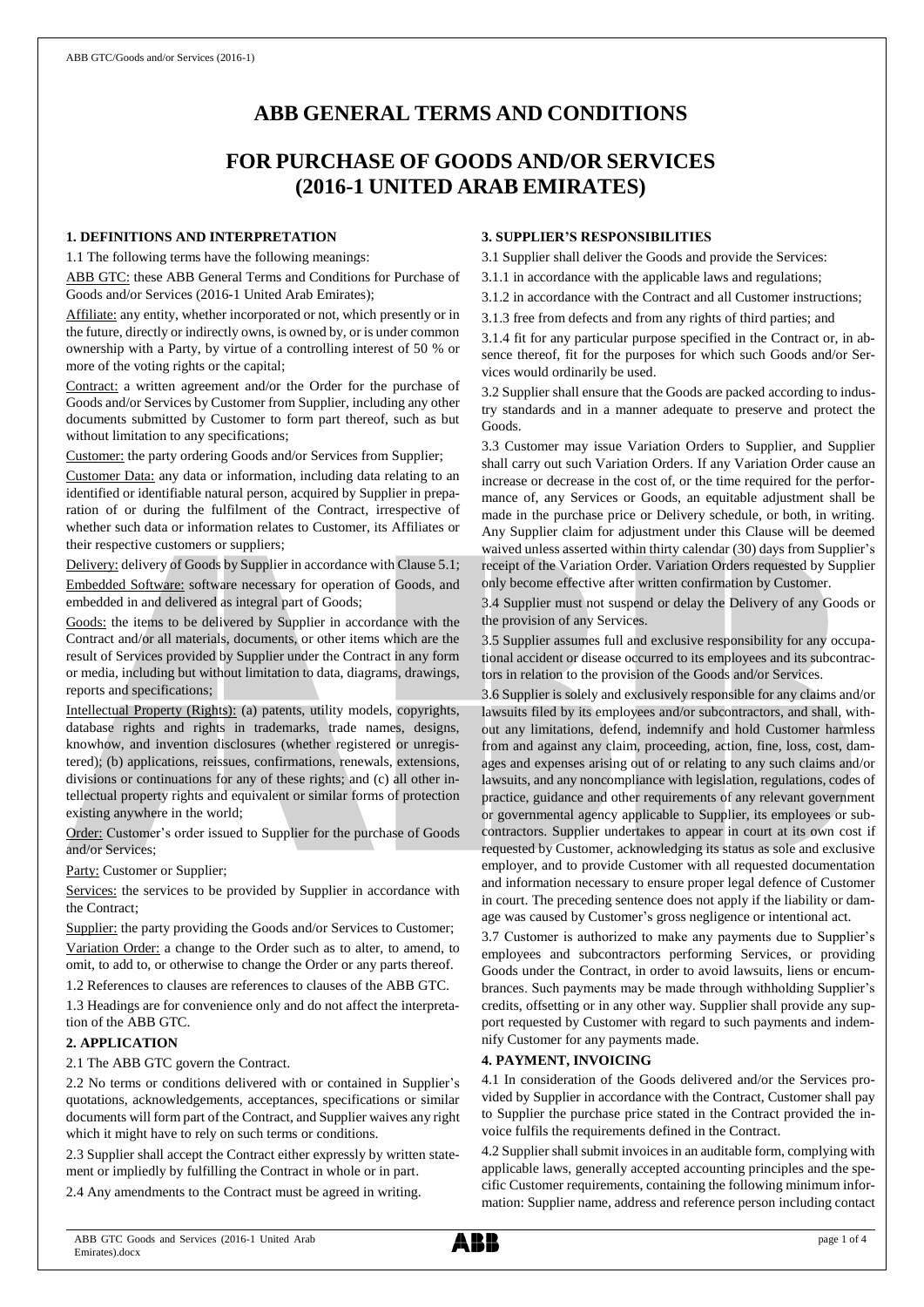details; invoice date; invoice number; Order number and Supplier number; address of Customer; quantity; specification of Goods and/or Services; price (total amount invoiced); currency; tax or VAT amount; tax or VAT number; Authorized Economic Operator and/or Approved Exporter Authorization number and/or other customs identification number, if applicable; payment terms as agreed.

4.3 Invoices must be sent to the billing address specified in the Contract.

4.4 Customer will reimburse expenses only at cost and to the extent agreed in writing.

4.5 Services charged on the basis of hourly rates require written confirmation of Supplier's time sheets by Customer. Supplier shall submit such time sheets to Customer for confirmation as may be instructed by Customer but latest together with any related invoice. Confirmation of time sheets cannot be construed as acknowledgement of any claims. Customer is not obliged to pay invoices based on time sheets which are not confirmed by Customer in writing.

4.6 Customer reserves the right to set off or withhold payment for Goods and/or Services not provided in accordance with the Contract.

#### **5. DELIVERY, PERFORMANCE OF SERVICES**

5.1 Unless agreed otherwise in the Contract, the Goods shall be delivered in accordance with INCOTERMS 2010 FCA, to the place defined in the Contract or, if no such place has been defined, to Customer's place of business.

5.2 The Services shall be provided at the place specified in the Contract or, if no such place has been specified, at Customer's place of business.

5.3 Supplier shall provide no later than at the time of acceptance of the Contract the following minimum information: number of packages and contents, the customs tariff numbers of the country of consignment, and the countries of origin for all Goods. For controlled Goods, the relevant national export control numbers must be indicated and, if the Goods and/or Services are subject to U.S. export regulations, the U.S. Export Control Classification Numbers (ECCN) or classification numbers of the International Traffic in Arms Regulations (ITAR) must be specified. Proofs of preferential origin as well as conformity declarations and marks of the country of consignment or destination are to be submitted without being requested; certificates of origin upon request. Supplier shall state the Order number on all invoices (in particular but not limited to commercial, pro forma or customs invoices).

5.4 The Goods shall be delivered, and Services shall be provided during Customer's business hours unless otherwise requested by Customer.

5.5 Upon Delivery, Supplier (or its appointed carrier) shall provide Customer a delivery note and any other required export and import documents not mentioned in Clause 5.3. If Customer has approved partial delivery, such delivery note shall also include the outstanding balance.

5.6 Ownership of the Goods passes to Customer at Delivery. To the extent that the Goods contain Embedded Software, ownership of such Embedded Software will not passto Customer, but Supplier shall grant, or – as applicable – shall procure that the third party owner grants, Customer and all users a worldwide, irrevocable, perpetual, transferable, non-exclusive, royalty-free right to use the Embedded Software as integral part of such Goods and/or for servicing either of them.

#### **6. ACCEPTANCE**

6.1 Delivery of Goods or provision of Services may not be deemed to be acceptance of such Goods or Services by Customer. Customer shall have reasonable time to inspect or test the Goods and/or Services and to report any defects to Supplier. If a defect in the Goods and/or Services was not reasonably detectable during the inspection, Customer shall have reasonable time to provide notice of such defect after it has become apparent and/or to reject the Goods/Services.

6.2 The Parties may agree on a certain acceptance procedure, in which case acceptance will be subject to Customer's written acceptance statement. Supplier shall inform Customer in writing within a reasonable time period in advance when the Goods and/or Services are ready for acceptance.

6.3 Customer may enforce any remedy defined in the Contract for any rejected Goods or Services.

#### **7. DELAY**

If the Delivery of Goods or the provision of Services does not comply with the agreed date(s), Customer may:

7.1 terminate the Contract in whole or in part;

7.2 refuse any subsequent delivery of the Goods or provision of the Services;

7.3 recover from Supplier any expenses reasonably incurred by Customer in obtaining the Goods and/or Services in substitution from another supplier;

7.4 claim damages for any cost, loss, expenses and liquidated damages incurred by Customer which are attributable to Supplier's delay; and

7.5 claim liquidated damages as agreed in the Contract.

#### **8. WARRANTY AND REMEDIES**

8.1 Supplier warrants that the Goods and/or Services comply with the Contract, including but without limitation to Supplier's responsibilities as defined in Clause 3.1.

8.2 Supplier warrants that the Goods are new and unused at the date of Delivery and remain free from defects during the warranty period.

8.3 The warranty period is twenty four (24) months from Delivery.

8.4 In case of breach of any warranty which is not remedied within forty eight (48) hours from Customer's notification, or in case of any other breach of the Contract, Customer is entitled to enforce any or more of the following remedies at its discretion and at Supplier's expense:

8.4.1 to give Supplier another opportunity to carry out any additional work necessary to ensure that the Contract is fulfilled, and/or to obtain prompt repair or replacement of the defective Goods and/or Services;

8.4.2 to carry out (or to instruct a third party to carry out) any additional work necessary to make the Goods and/or Services comply with the Contract;

8.4.3 to refuse any further Goods and/or Services;

8.4.4 to claim such damages as may have been sustained by Customer as a result of Supplier's breach of the Contract;

8.4.5 to terminate the Contract; in such event Customer has no obligation to compensate Supplier, and, at Customer's option, Supplier shall pay back to Customer any remuneration received from Customer for the Goods and/or Services and take back the Goods at Supplier's own cost and risk.

8.5 In case of a breach of any warranty, the entire warranty period shall be restarted for the defective Goods/Services from the date the remediation is completed to Customer's satisfaction.

8.6 The rights and remedies available to Customer under the Contract are cumulative and are not exclusive of any rights or remedies available at law or in equity.

#### **9. INTELLECTUAL PROPERTY**

9.1 Subject to Clause 9.2, Supplier hereby grants Customer, or undertakes to procure that Customer is granted, a worldwide, irrevocable, transferable, non-exclusive, royalty-free license to use the Intellectual Property Rights in the Goods, including Embedded Software, if any.

9.2 Supplier herewith assigns to Customer full ownership rights in any Intellectual Property in Goods resulting from the Services. Supplier further agrees, upon Customer's request and at its cost, to take all further steps necessary to perfect Customer's ownership to the Intellectual Property.

9.3 Intellectual Property Rights in any Goods created by or licensed to Supplier prior or outside a Contract (Pre-Existing IPR) will remain vested in Supplier (or the third party owner). To the extent that Pre-Existing IPR are embedded in any Goods resulting from the Services,

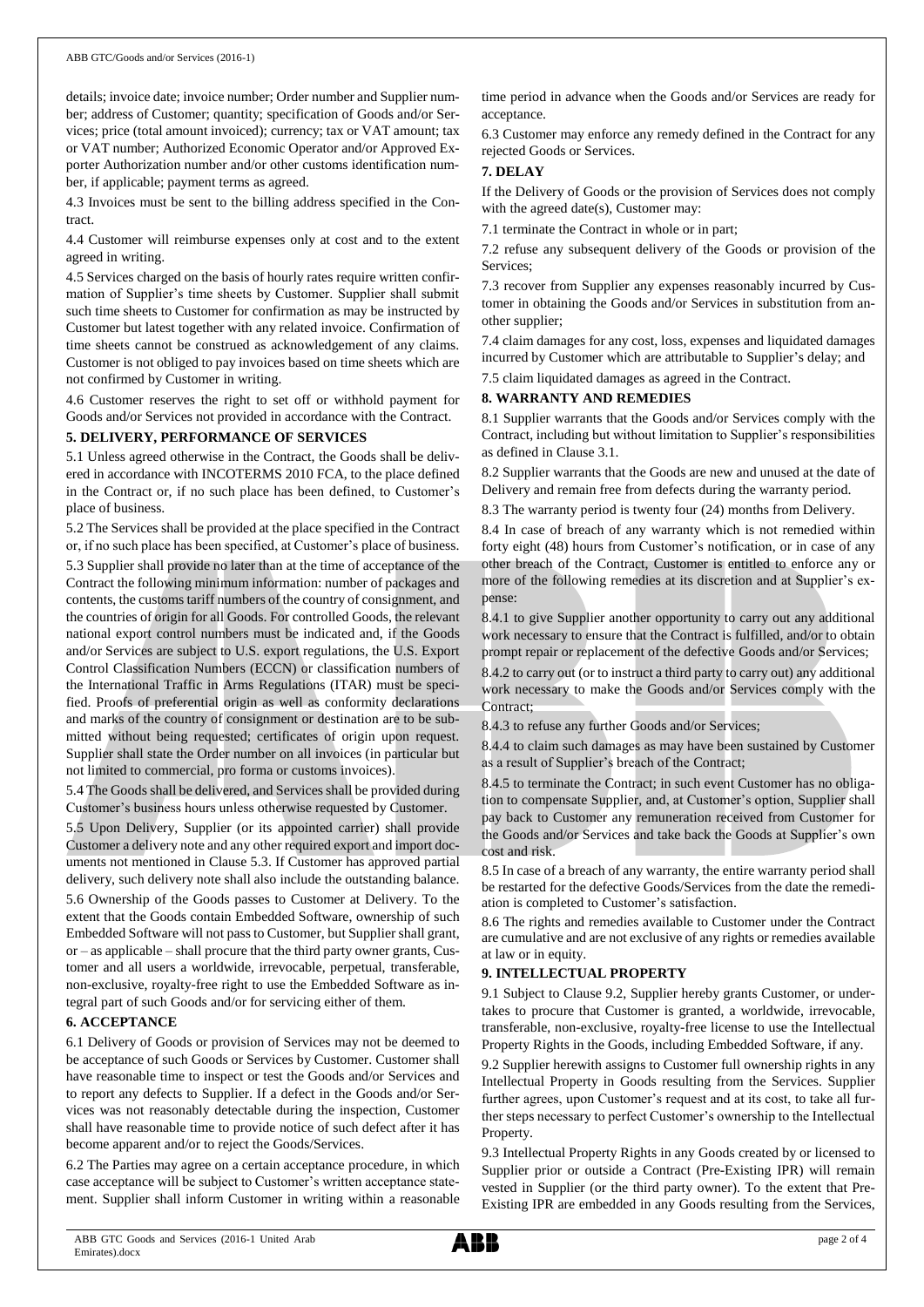Supplier grants, or undertakes to procure that the third party owner grants, Customer and its Affiliates a worldwide, irrevocable, transferable, non-exclusive, royalty-free license to use the Pre-Existing IPR as part of such Goods, including the right to improve, develop, market, distribute, sublicense or otherwise use such Pre-Existing IPR.

9.4 Supplier must specify in writing and prior to Delivery all open source software contained in or used by Embedded Software, if any, and request Customer's written approval. Supplier agrees to replace at its own cost any open source software components rejected by Customer with software of at least the same quality and functionality.

9.5 If any claim is made against Customer that Supplier's Goods and/or Services infringe a third party's Intellectual Property Rights, Supplier shall at its cost, but at Customer's discretion (i) procure for Customer and Customer's clients, as the case may be, the right to continue using the Goods and/or Services; (ii) modify the Goods and/or Services so they cease to be infringing; or (iii) replace the Goods and/or Services by non-infringing equivalents. Otherwise, Customer is entitled to terminate the Contract and to reclaim all sums which it has paid to Supplier thereunder.

#### **10. COMPLIANCE, INTEGRITY**

10.1 Supplier shall provide the Goods and/or Services in compliance with all relevant laws, regulations, and codes of practice.

10.2 Supplier and its subcontractors must comply with the ABB Lists of Prohibited and Restricted Substances and with the reporting and other requirements regarding Conflict Minerals made available under **[www.abb.com](http://www.abb.com/) – Supplying – Material Compliance** or otherwise and shall provide Customer with documents, certificates and statements as requested. Any statement made by Supplier to Customer (whether directly or indirectly) with regard to materials used for or in connection with the Goods and/or Services will be deemed to be a representation under the Contract.

10.3 Supplier represents and warrants that it is and will remain fully compliant with all applicable trade and customs laws, regulations, instructions, and policies, including, but not limited to, satisfying all necessary clearance requirements, proofs of origin, export and import licenses and exemptions from, and making all proper filings with appropriate governmental bodies and/or disclosures relating to the provision of services, the release or transfer of goods, hardware, software and technology.

10.4 No material or equipment included in or used for the Goods and/or Services must originate from any company or country listed in any relevant embargo issued by the authority in the country where the Goods and/or Services will be used or an authority otherwise having influence over the equipment and material forming part of the Goods and/or Services. If any of the Goods and/or Services are or will be subject to export restrictions, it is Supplier's responsibility to promptly inform Customer in writing of the particulars of such restrictions.

10.5 Both Parties warrant that each will not, directly or indirectly, and that each has no knowledge that other persons will, directly or indirectly, make any payment, gift or other commitment to its customers, to government officials or to agents, directors and employees of each Party, or any other party in a manner contrary to applicable laws (including but not limited to the U. S. Foreign Corrupt Practices Act, the UK Bribery Act 2010 and, where applicable, legislation enacted by member states and signatories implementing the OECD Convention Combating Bribery of Foreign Officials), and shall comply with all relevant laws, regulations, ordinances and rules regarding bribery and corruption. Nothing in the Contract will render either Party or any of its Affiliates liable to reimburse the other for any such consideration given or promised.

10.6 Supplier herewith acknowledges and confirms that Supplier has received a copy of ABB's Code of Conduct and ABB's Supplier Code of Conduct or has been provided information on how to access both ABB Codes of Conduct online under **[www.abb.com/Integrity](http://www.abb.com/Integrity)**. Supplier agrees to perform its contractual obligations in accordance with both ABB Codes of Conduct.

10.7 ABB has established reporting channels where Supplier and its employees may report suspected violations of applicable laws, policies or standards of conduct: Web portal: **[www.abb.com/Integrity](http://www.abb.com/Integrity) – Reporting Channels**; contact details specified on this Web portal.

10.8 Any violation of an obligation contained in this Clause 10 is a material breach of the Contract and entitles the other Party to terminate the Contract with immediate effect and without prejudice to any further rights or remedies available thereunder or at law. Notwithstanding anything to the contrary in the Contract, Supplier shall, without any limitations, indemnify and hold harmless Customer for all liabilities, damages, cost or expenses incurred as a result of any such violation and termination of the Contract, or arising from export restrictions concealed by Supplier.

### **11. CONFIDENTIALITY, DATA SECURITY, DATA PROTECTION**

11.1 Supplier shall keep in strict confidence all Customer Data and any other information concerning Customer's or its Affiliates' business, their products and/or their technologies which Supplier obtains in connection with the Goods and/or Services to be provided (whether before or after acceptance of the Contract). Supplier shall restrict disclosure of such confidential material to such of its employees, agents or subcontractors or other third parties as need to know the same for the purpose of the provision of the Goods and/or Services to Customer. Supplier shall ensure that such employees, agents, subcontractors or other third parties are subject to and comply with the same obligations of confidentiality as applicable to Supplier and will be liable for any unauthorized disclosures.

11.2 Supplier shall apply appropriate safeguards, adequate to the type of Customer Data to be protected, against the unauthorised access or disclosure of Customer Data and protect such Customer Data in accordance with the generally accepted standards of protection in the related industry, or in the same manner and to the same degree that it protects its own confidential and proprietary information – whichever standard is higher. Supplier may disclose confidential information to Permitted Additional Recipients (which means Supplier's authorised representatives, including auditors, counsels, consultants and advisors) provided always that (i) such information is disclosed on a strict need-to-know basis, and (ii) such Permitted Additional Recipients sign with Supplier a confidentiality agreement with terms substantially similar hereto or, where applicable, are required to comply with codes of professional conduct ensuring confidentiality of such information.

11.3 Supplier must not (i) use Customer Data for any other purposes than for providing the Goods and/or Services, or (ii) reproduce the Customer Data in whole or in part in any form except as may be required by the respective contractual documents, or (iii) disclose Customer Data to any third party, except to Permitted Additional Recipients or with the prior written consent of Customer.

11.4 Supplier shall install and update at its own cost required adequate virus protection software and operating system security patches for all computers and software utilized in connection with providing the Goods and/or Services.

11.5 Supplier shall inform Customer without delay about suspicion of breaches of data security or other serious incidents or irregularities regarding any Customer Data.

11.6 Supplier agrees that Customer is allowed to provide any information received from Supplier to any Affiliate of Customer. Supplier shall obtain in advance all necessary approval or consent for Customer to provide such information to Customer's Affiliates if such information is confidential for any reason or subject to applicable data protection or privacy laws and regulations.